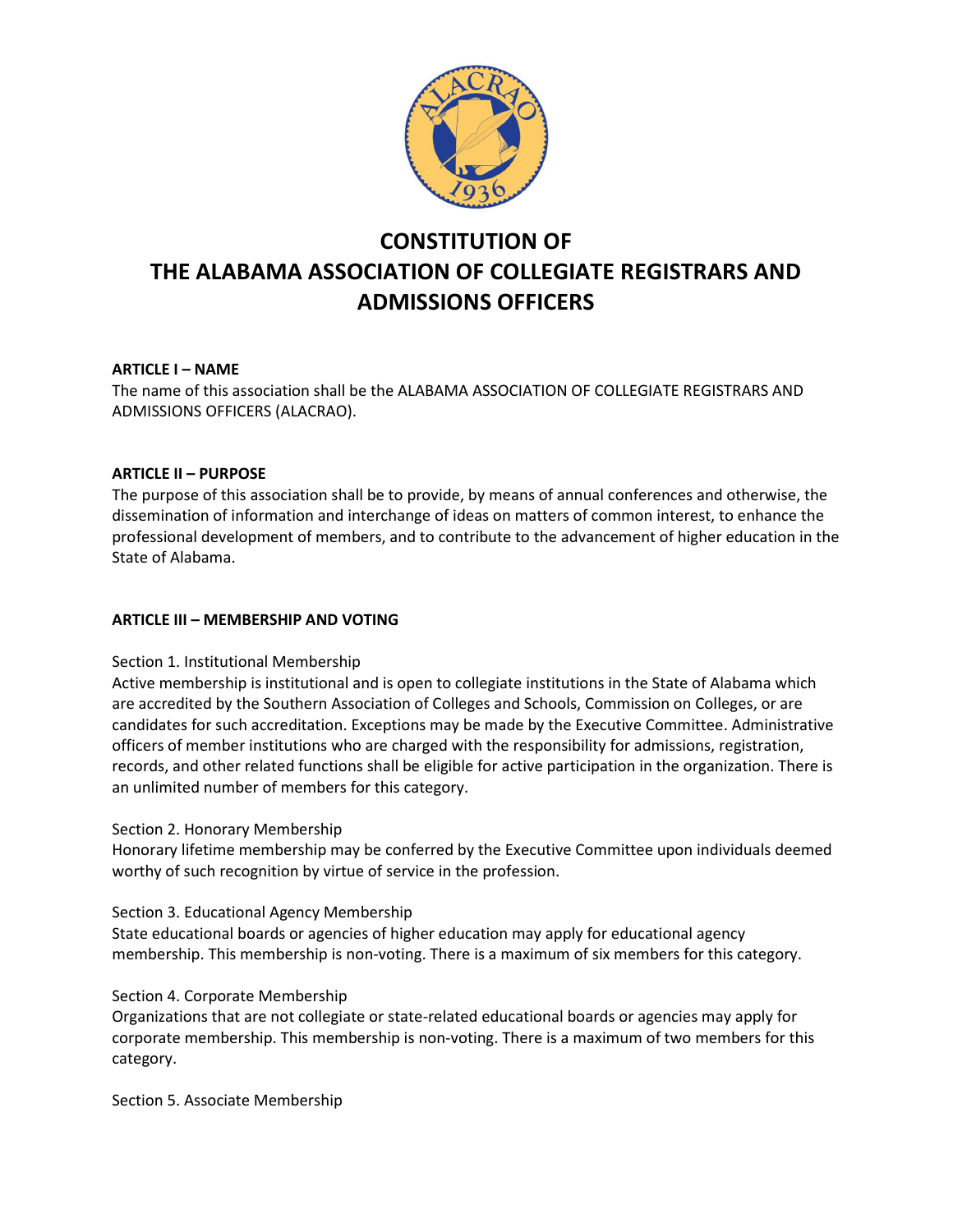Individuals who are not otherwise eligible for any other membership category and who wish to participate in the organization may apply for associate membership. This membership is non-voting. This membership only covers one member.

# Section 6. Voting

Each member of the institutional membership category shall be entitled to one vote. Active membership is an institutional member of whom current institutional membership dues have been paid.

# ARTICLE IV – DUES, MEMBERSHIP TERM, AND EXPENDITURES

The annual dues for member institutions/individuals of the Association shall be set by the Association upon recommendation of the Executive Committee. Membership dues shall be due and payable before November 1.

The term of each membership shall run from July 1-June 30 to align with the academic year.

Expenses authorized by the Executive Committee for operation of the Association, including the cost of travel and per diem, shall be borne by the Association. Travel and per diem shall be in keeping with the State of Alabama policy.

## ARTICLE V – OFFICERS OF THE ASSOCIATION

#### Section 1. Officers

The officers of the Association shall be a president, a president-elect, an immediate past president, a vice president for admissions, a vice president for professional development, a vice president for records and registration, a vice president for school relations, a vice president of technology and communications, treasurer, treasurer-elect, and secretary. A historian and a local arrangements chair(s) shall be appointed by the president as ex-officio and non-voting members of the Executive Committee. Officers shall be elected at the annual meeting by a majority of those present and eligible to vote.

#### Section 2. Length of Term

The term of office of president, president-elect, immediate past president, local arrangements chair(s), and the treasurer-elect shall be one year. The term of office of the vice-presidents, the secretary, and the treasurer shall be two years. The term of the historian shall be five years.

Newly elected officers begin their term of office at the close of the annual meeting. In the case of the treasurer, transfer is effective as soon as practical, and no later than three months after the close of the annual meeting.

# Section 3. Rotation of Offices for Election and Start of Term To maintain continuity of the Executive Committee, the Association should adhere to the following rotation for executive officers:

# Elections:

Every year: President-Elect Even calendar years: Vice President of Admissions, Vice President of School Relations, and Vice President of Technology and Communications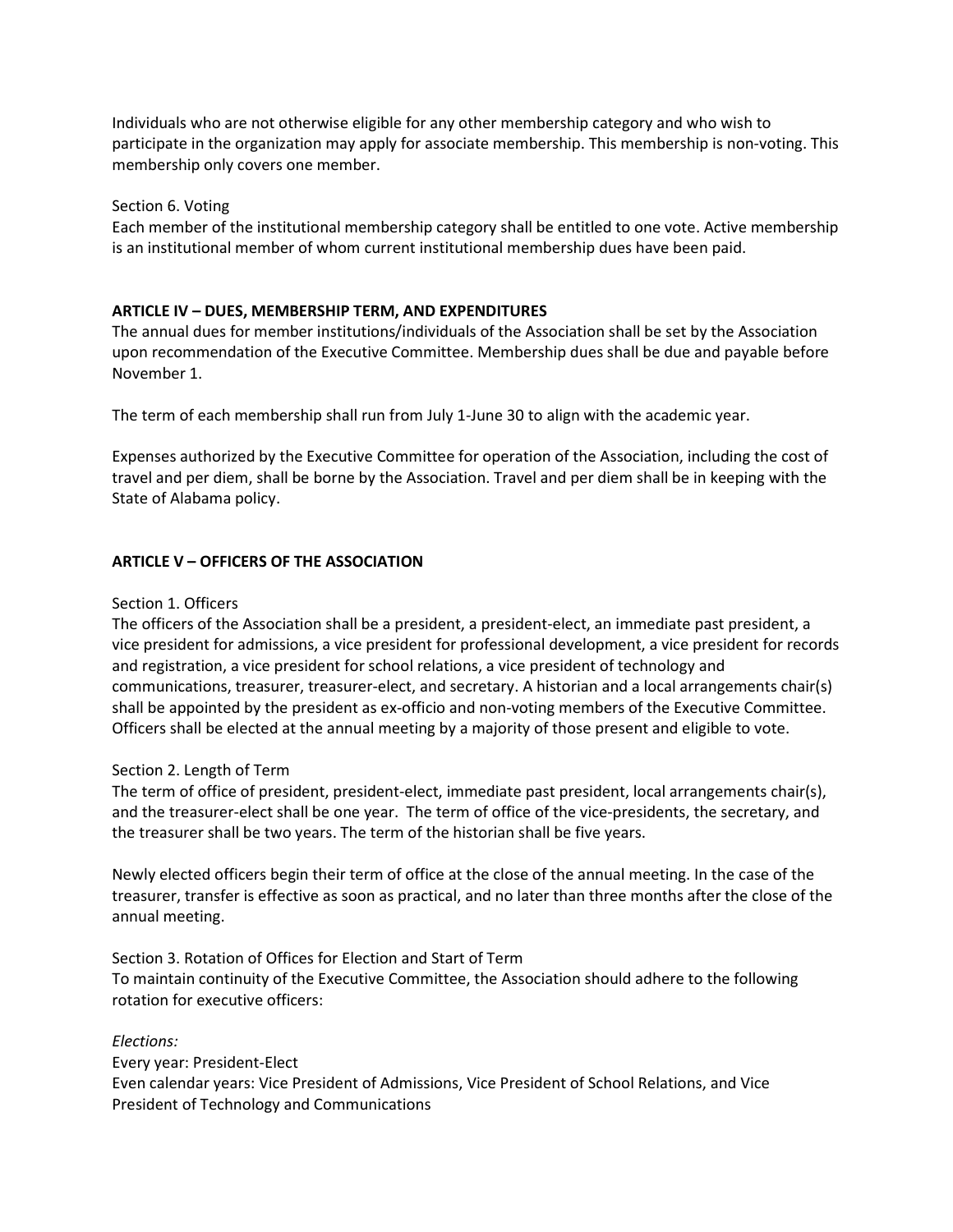Odd calendar years: Treasurer-Elect, Secretary, Vice President of Professional Development, Vice President of Records and Registration

#### Start of Term:

Every year: President-Elect, President, Immediate Past-President, and Local Arrangements Chair(s) Even calendar years: Treasurer, Vice President of Admissions, Vice President of School Relations, and Vice President of Technology and Communications

Odd calendar years: Treasurer-Elect, Secretary, Vice President of Professional Development, and Vice President of Records and Registration

#### Section 4. Duties of the President

The president shall assume full responsibility for all the general activities of the Association. The president or some other member named by the president shall be the Association's delegate to the annual conventions of the American Association of Collegiate Registrars and Admissions Officers and to the annual meeting of the Southern Association of Collegiate Registrars and Admissions Officers.

#### Section 5. Duties of the President-Elect

The president-elect shall act as chief assistant to the president and shall succeed to that office in case it becomes vacant and/or upon completion of his term as president-elect. The president-elect shall be responsible for membership promotion and for the development of the program for the annual meeting.

#### Section 6. Duties of the Secretary

The secretary is to be custodian of the records of the Association, keep minutes of the annual meeting and of the meetings of the Executive committee.

#### Section 7. Duties of the Vice Presidents

Each of the five vice presidents (vice president for professional development, vice president for records and registration, vice president for admissions, vice president for school relations, and vice president for technology and communications) shall be responsible, in cooperation with the president-elect, for program committee activities for the annual meeting. The vice president for school relations will also coordinate the work of the district coordinators in planning college day programs in Alabama. Other duties deemed necessary for the work of the Association may be assigned to each of the vice presidents by the president. The vice president of technology and communications will also be responsible for the maintenance of the website, electronic communications, and other duties as assigned that pertain to technology and communications.

#### Section 8. Duties of the Immediate Past President

The immediate past president shall assist the president as necessary and perform other duties as requested by the Executive Committee.

#### Section 9. Duties of the Historian

The historian shall be responsible for maintaining the archives of the association which includes all historical records (meeting minutes, newsletters, annual meeting program, etc.) for the association. The historian annually updates the history of the association and conducts research for the association as required.

Section 10. Duties of the Local Arrangements Chair(s)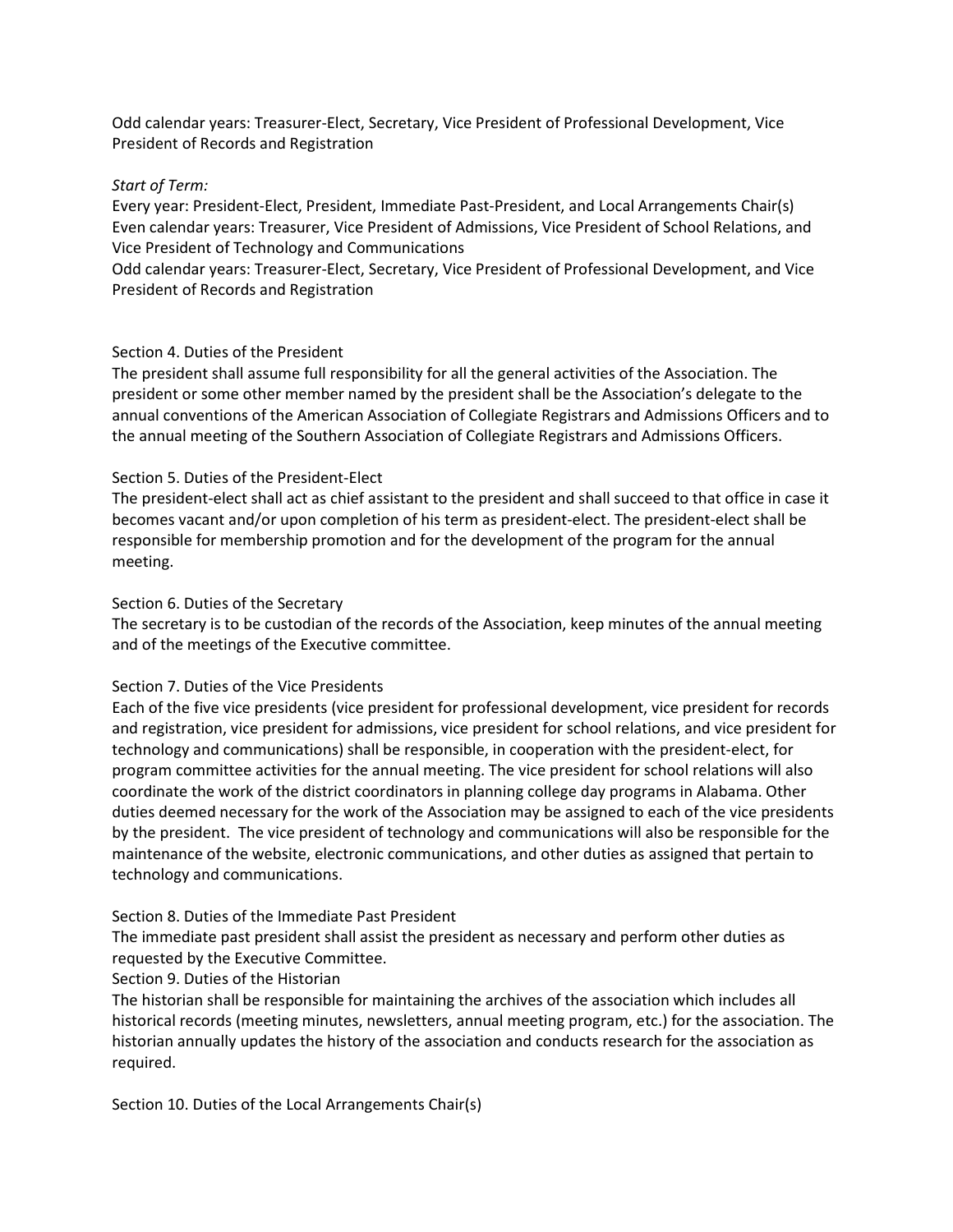The local arrangements chair(s) shall be responsible for coordinating activities, such as lodging, meals, session room assignments, audio-visuals, etc., of the upcoming annual meeting. In addition, the LAC(s) shall be the primary representative of the association in negotiating with the management of the annual meeting site facility. Activities of the LAC(s) shall be coordinated with the president and president-elect.

# Section 11. Duties of the Treasurer

The Treasurer shall collect the membership dues, registration fees, other miscellaneous revenues, pay the bills as authorized by the President, shall make a report at the annual meeting of the Association, shall keep an accurate list of the members of the Association, will be responsible for monitoring the updates of the membership directory, and will also be responsible for conducting the registration process for the annual ALACRAO conference.

## Section 12. Duties of the Treasurer-Elect

The treasurer-elect shall act as chief assistant to the treasurer during the treasurer's second year of office. The treasurer-elect shall succeed to the office of treasurer should it become vacant and/or upon completion of their term as treasurer-elect.

## ARTICLE VI – COMMITTEES

## Section 1. The Executive Committee

The Executive Committee shall consist of the officers named in Article V.

## Section 2. The Nominating Committee

A nominating committee shall be appointed by the president. The duty of the committee shall be to select nominees for the several elective offices and to report their selections at the annual meeting, at which time opportunity shall be given for additional nominations from the floor.

#### Section 3. Site Selection Committee

A site selection committee shall be responsible for surveying potential meeting sites and collecting data needed from available facilities to present to the Executive Committee for site selection. Sites are to be planned and selected three years in advance of the annual meeting of the Association. When possible, the committee will attempt to rotate the meeting geographically throughout the state. The site selection committee will consist of the president-elect, the president, and the immediate pastpresident. The immediate past-president will serve as chair of the committee.

#### Section 4. Other Committees

Other standing or special committees deemed necessary for the work of the Association shall be appointed by the President. They include: auditing, constitution and bylaws, evaluations, and recognition and awards.

#### ARTICLE VII – MEETINGS

The Association shall hold an annual meeting, the location and date to be chosen by the Executive Committee. The Executive Committee shall have the power to advance, postpone, or omit the annual meeting when deemed necessary.